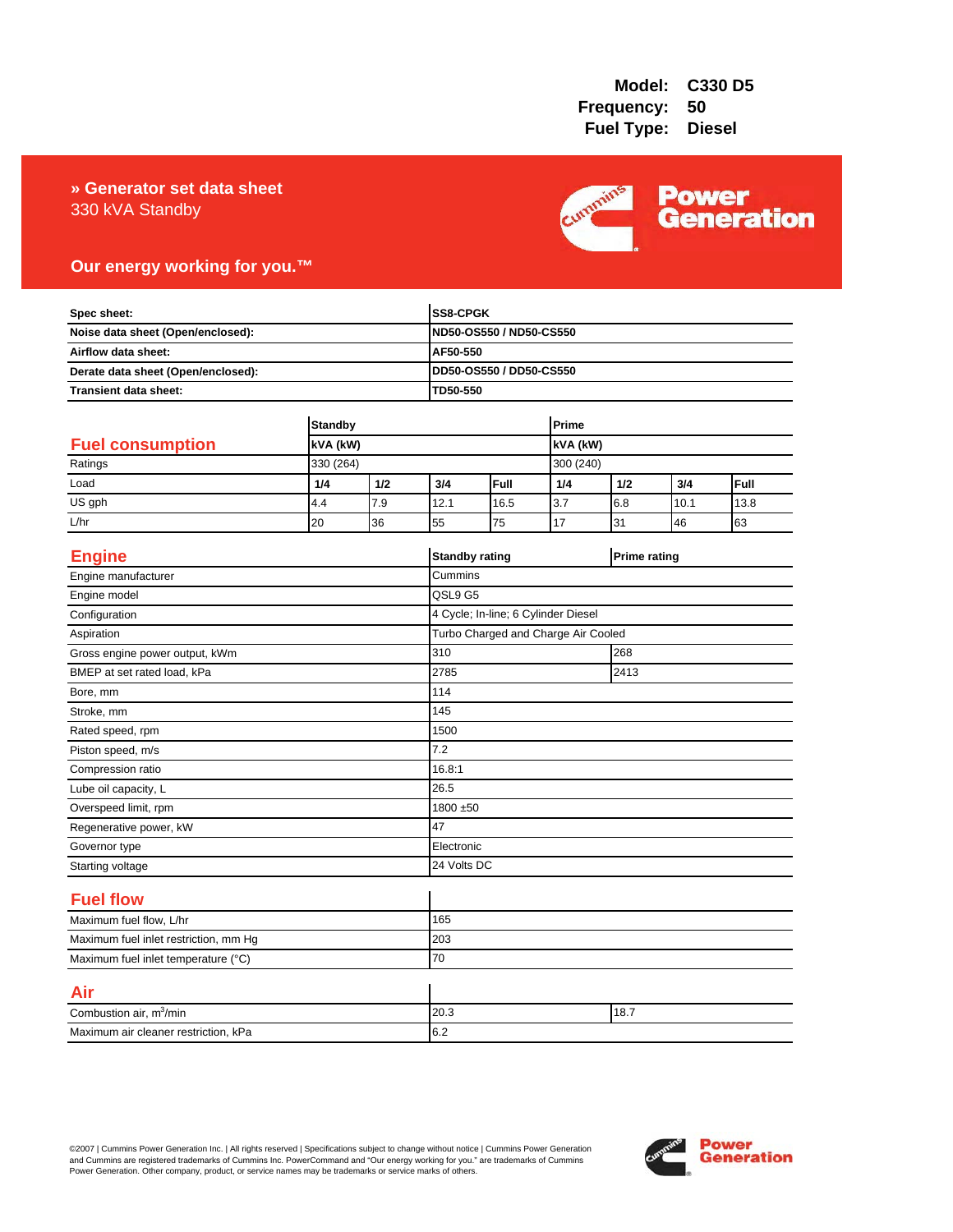| Exhaust                                   | <b>Standby rating</b> | <b>Prime rating</b> |
|-------------------------------------------|-----------------------|---------------------|
| Exhaust gas flow at set rated load, m/min | 53                    | 44.9                |
| Exhaust gas temperature, C                | 560                   | 500                 |
| Maximum exhaust back pressure, kPa        | 10.2                  |                     |

 $\overline{\phantom{a}}$ 

### **Standard set-mounted radiator cooling**

| Ambient design, C                                 | 50    |      |  |
|---------------------------------------------------|-------|------|--|
| Fan load, $KW_m$                                  | 10    |      |  |
| Coolant capacity (with radiator), L               | 15    |      |  |
| Cooling system air flow, m3/min @ 12.7mmH2O       | 7.93  |      |  |
| Total heat rejection, BTU/min                     | 10190 | 8415 |  |
| Maximum cooling air flow static restriction mmH2O | 19.1  |      |  |

# **Open set derating factors kVA (kW)**

Note: Standard open genset options running at 400V, 150m above sea level. For enclosed product derates, please refer to datasheet - DD50- CS550.

|                | $27^{\circ}$ C | $140^{\circ}$ C | 45°C        | $150^{\circ}$ C | $55^{\circ}$ C |
|----------------|----------------|-----------------|-------------|-----------------|----------------|
| <b>Standby</b> | 330 (264)      | 320 (256)       | 310 (248)   | 300 (240)       | 291.3 (233)    |
| Prime          | 300 (240)      | 291.3 (233)     | 282.5 (226) | 272.5 (218)     | 257.5 (206)    |
|                |                |                 |             |                 |                |

| Weights*            | Open | <b>Enclosed</b> |
|---------------------|------|-----------------|
| Unit dry weight kgs | 2518 | 4095            |
| Unit wet weight kgs | 2570 | 4734            |

\* Weights represent a set with standard features. See outline drawing for weights of other configurations

| <b>Dimensions</b>                | Lenath | Width | <b>Height</b> |
|----------------------------------|--------|-------|---------------|
| Standard open set dimensions     | 3135   | 1100  | 1928          |
| Enclosed set standard dimensions | 4254   | 1424  | 2215          |

### **Genset outline**

### **Open set**



#### **Enclosed set**



Outlines are for illustrative purposes only. Please refer to the genset outline drawing for an exact representation of this model.

©2007 | Cummins Power Generation Inc. | All rights reserved | Specifications subject to change without notice | Cummins Power Generation and Cummins are registered trademarks of Cummins Inc. PowerCommand and "Our energy working for you." are trademarks of Cummins<br>Power Generation. Other company, product, or service names may be trademarks or service marks o